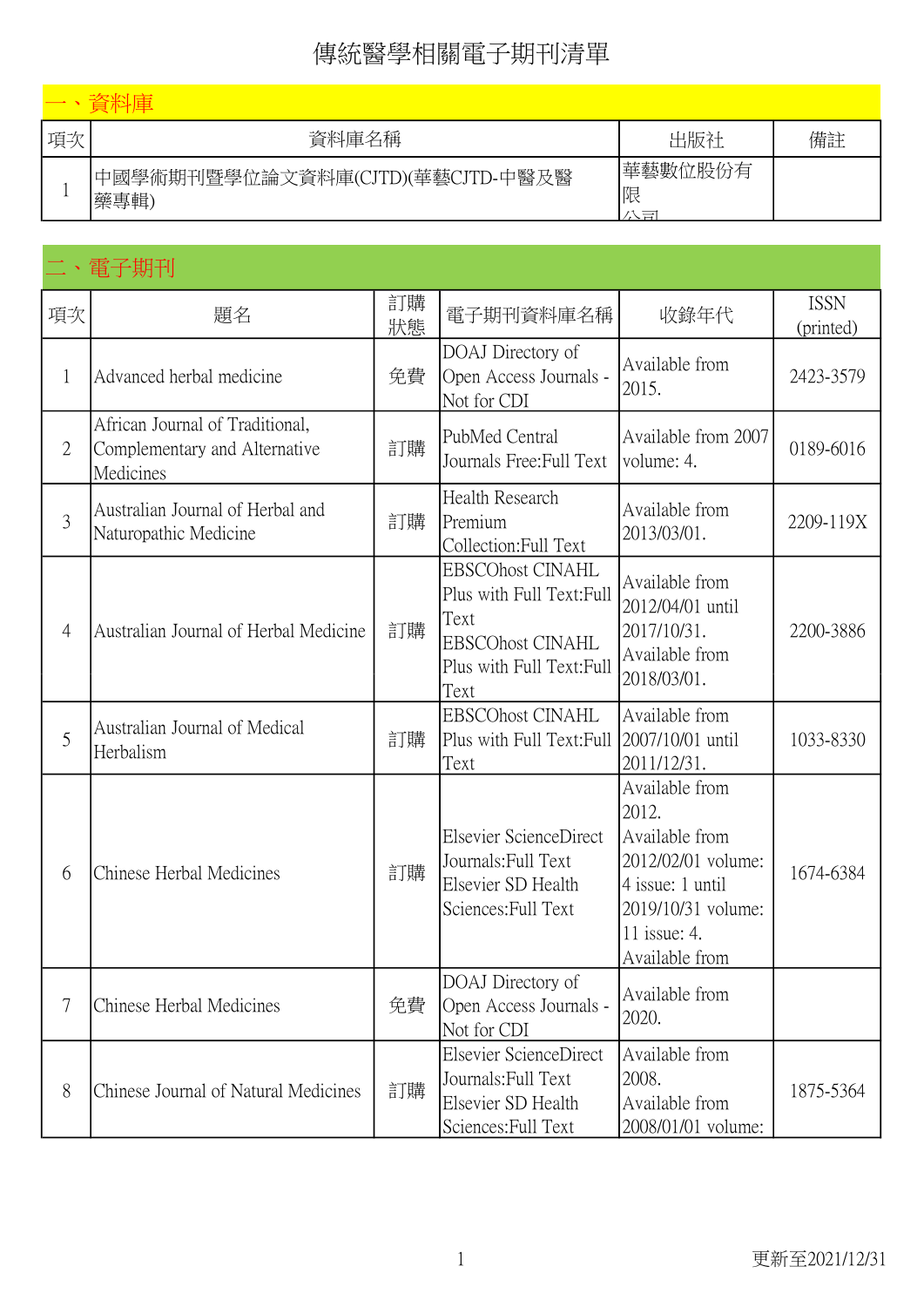| 項次 | 題名                                           | 訂購<br>狀態 | 電子期刊資料庫名稱                                                                                                                                                                                                    | 收錄年代                                                                                                                                                                                             | <b>ISSN</b><br>(printed) |
|----|----------------------------------------------|----------|--------------------------------------------------------------------------------------------------------------------------------------------------------------------------------------------------------------|--------------------------------------------------------------------------------------------------------------------------------------------------------------------------------------------------|--------------------------|
| 9  | Chinese Medical Journal                      | 訂購       | DOAJ Directory of<br>Open Access Journals -<br>Not for CDI<br>Discovery: Full Text<br>Health Research<br>Premium<br>Collection: Full Text<br>PubMed Central                                                  | Available from<br>2015/01/05.<br>Available from 2015<br>volume: 128.                                                                                                                             | 0366-6999                |
| 10 | Chinese Medicine                             | 訂購       | BioMed Central Open<br>Access Free: Full Text<br>DOAJ Directory of<br>Open Access Journals -<br>Not for CDI<br>Discovery: Full Text<br>Health Research<br>Premium<br>Collection: Full Text<br>PubMed Central | Available from<br>2006.<br>Available from<br>2009/01/01.<br>Available from 2006<br>volume: 1.                                                                                                    | 1749-8546                |
| 11 | Chinese Medicine                             | 訂購       | Chinese Electronic<br>Periodical Services<br>Health & Medical<br>Care: Full Text<br>華藝中文電子期<br>刊:Full Text                                                                                                   | Available from<br>2010/06/01 volume:<br>1 issue: 1 until<br>2015/12/31 volume:<br>6 issue: 4.<br>Available from<br>2010/06/01 volume:<br>1 issue: 1 until<br>2015/12/31 volume:<br>$6$ issue: 4. | 2151-1918                |
| 12 | Herbal Medicines Journal                     | 免費       | DOAJ Directory of<br>Open Access Journals -<br>Not for CDI                                                                                                                                                   | Available from<br>2016.                                                                                                                                                                          |                          |
| 13 | Herbalife Ltd. MarketLine Company<br>Profile | 訂購       | <b>EBSCOhost Health</b><br><b>Business FullTEXT</b><br>Elite: Full Text                                                                                                                                      | Available from<br>2014/12/12.                                                                                                                                                                    |                          |
| 14 | Integrative Medicine                         | 訂購       | <b>EBSCOhost CINAHL</b><br>Plus with Full Text: Full<br>Text<br>Health Research<br>Premium<br>Collection: Full Text<br>PubMed Central<br>Journals Free: Full Text                                            | Available from<br>2006/10/01.<br>Available from<br>2011/02/01.<br>Available from 2014<br>volume: 13. Most<br>recent $1$ year(s) not<br>available.                                                | 1546-993X                |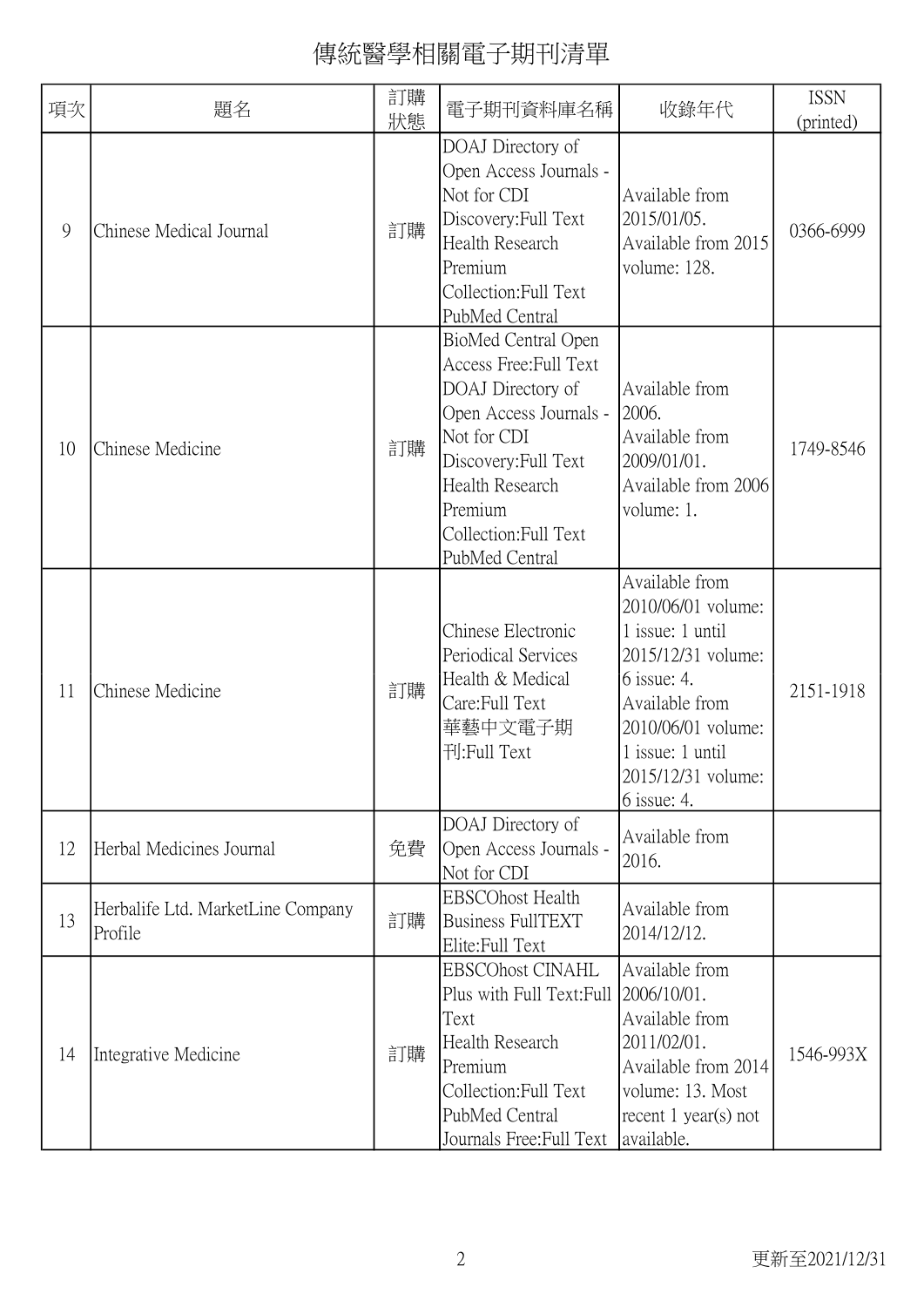| 項次 | 題名                                                    | 訂購<br>狀態 | 電子期刊資料庫名稱                                                                                                                                                                                                                                                      | 收錄年代                                                                                                                               | <b>ISSN</b><br>(printed) |
|----|-------------------------------------------------------|----------|----------------------------------------------------------------------------------------------------------------------------------------------------------------------------------------------------------------------------------------------------------------|------------------------------------------------------------------------------------------------------------------------------------|--------------------------|
| 15 | J. of the Australian Traditional-<br>Medicine Society | 訂購       | <b>EBSCOhost CINAHL</b><br>Plus with Full Text: Full Available from<br>Text<br><b>Health Research</b><br>Premium<br>Collection:Full Text                                                                                                                       | 2003/03/01.<br>Available from<br>2012/03/01.                                                                                       | 1326-3390                |
| 16 | Journal of Ethnobiology and<br>Ethnomedicine          | 訂購       | BioMed Central Open<br>Access Free: Full Text<br>DOAJ Directory of<br>Open Access Journals -<br>Not for CDI<br>Discovery: Full Text<br>Health Research<br>Premium<br>Collection:Full Text<br>PubMed Central<br>Journals Free: Full Text<br>PubMed Central Open | Available from<br>2005.<br>Available from<br>2009/01/01.<br>Available from 2005<br>volume: 1.<br>Available from 2005<br>volume: 1. | 1746-4269                |
| 17 | Journal of Herbal Drugs                               | 免費       | DOAJ Directory of<br>Open Access Journals -<br>Not for CDI                                                                                                                                                                                                     | Available from<br>2010.                                                                                                            | 2008-8884                |
| 18 | Journal of Herbal Medicine                            | 訂購       | Elsevier ScienceDirect<br>Journals: Full Text<br>Elsevier SD Health<br>Sciences: Full Text                                                                                                                                                                     | Available from<br>2011.<br>Available from<br>2011/09/01 volume:                                                                    | 2210-8033                |
| 19 | Journal of Pharmaceutical Analysis                    | 訂購       | DOAJ Directory of<br>Open Access Journals -<br>Not for CDI<br>Discovery: Full Text<br>PubMed Central                                                                                                                                                           | Available from 2011<br>volume: 1.                                                                                                  | 2095-1779                |
| 20 | <b>JOURNAL OF SPORT AND</b><br>HEALTH SCIENCE(JSHS)   | 訂購       | DOAJ Directory of<br>Open Access Journals -<br>Not for CDI<br>Discovery: Full Text<br>Elsevier ClinicalKey<br>Journals: Full Text<br>PubMed Central                                                                                                            | Available from<br>2014/03/01 volume:<br>3.<br>Available from 2016<br>volume: 5.                                                    | 2095-2546                |
| 21 | Journal of the American Herbalist<br>Guild            | 訂購       | <b>EBSCOhost CINAHL</b><br>Plus with Full Text: Full<br>Text                                                                                                                                                                                                   | Available from<br>2006/03/01.                                                                                                      | 1538-7496                |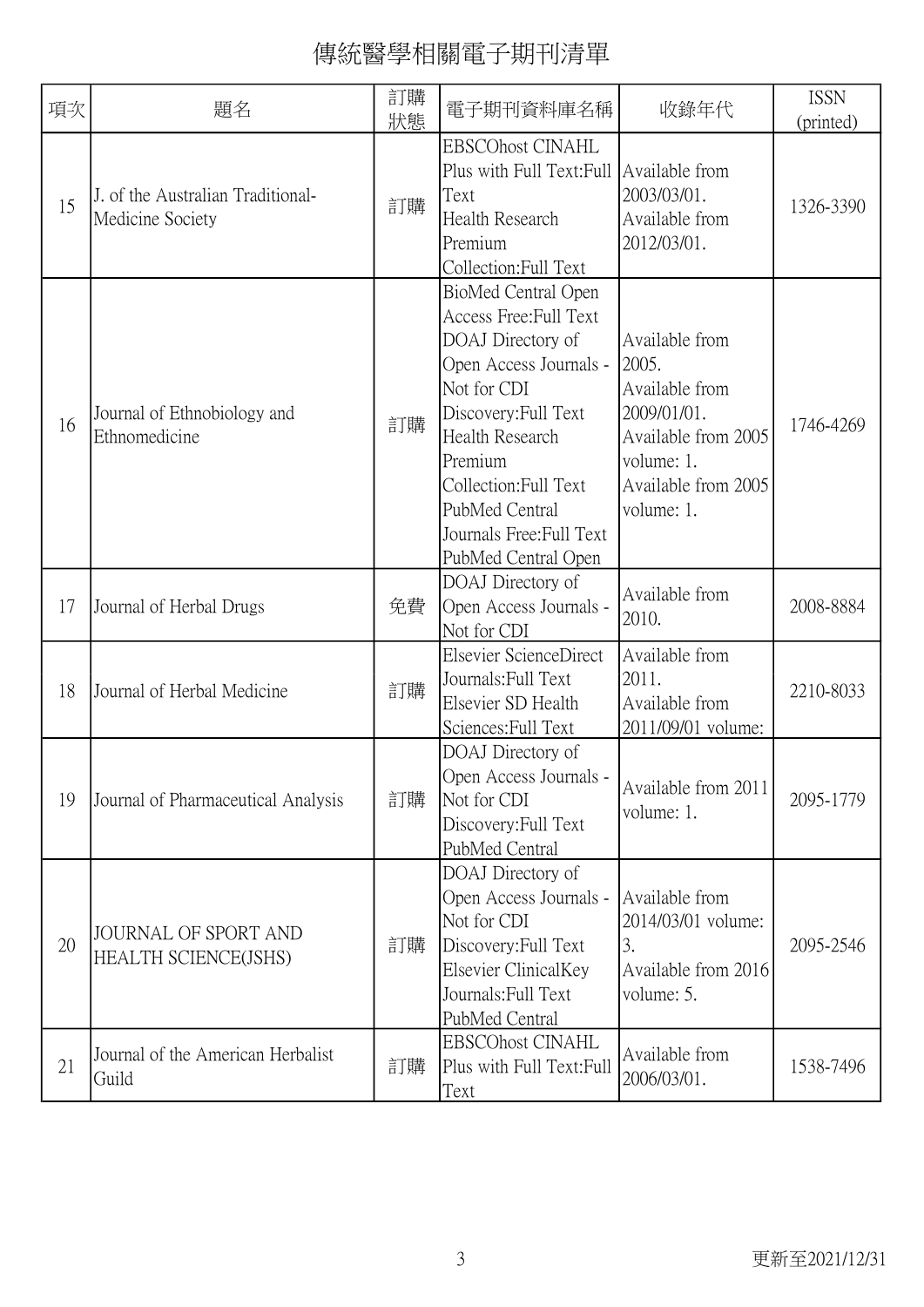| 項次 | 題名                                                                                                    | 訂購<br>狀態 | 電子期刊資料庫名稱                                                                                                                                   | 收錄年代                                                                                                                                                                                               | <b>ISSN</b><br>(printed) |
|----|-------------------------------------------------------------------------------------------------------|----------|---------------------------------------------------------------------------------------------------------------------------------------------|----------------------------------------------------------------------------------------------------------------------------------------------------------------------------------------------------|--------------------------|
| 22 | Journal of Traditional and<br>Complementary Medicine                                                  | 訂購       | DOAJ Directory of<br>Open Access Journals -<br>Not for CDI<br>Discovery: Full Text<br>PubMed Central<br>Journals Free: Full Text<br>華藝中文電子期 | Available from 2011<br>volume: 1.<br>Available from<br>2011/10/01 volume:<br>$1$ issue: 1.                                                                                                         | 2225-4110                |
| 23 | Journal of Traditional Chinese Medical<br>Sciences                                                    | 免費       | DOAJ Directory of<br>Open Access Journals -<br>Not for CDI                                                                                  | Available from<br>2014.                                                                                                                                                                            | 2095-7548                |
| 24 | Journal of Traditional Chinese<br>Medicine                                                            | 訂購       | Elsevier ScienceDirect<br>Journals: Full Text                                                                                               | Available from<br>2008.                                                                                                                                                                            | 0255-2922                |
| 25 | The Journal of Chinese Medicine                                                                       | 訂購       | <b>EBSCOhost CINAHL</b><br>Plus with Full Text:Full<br>Text<br>Health Research<br>Premium<br>Collection: Full Text                          | Available from<br>2005/02/01.<br>Available from<br>2008/06/01 until<br>2014/06/30.                                                                                                                 | 0143-8042                |
| 26 | Traditional Medicine and Modern<br>Medicine                                                           | 免費       | DOAJ Directory of<br>Open Access Journals -<br>Not for CDI                                                                                  |                                                                                                                                                                                                    | 2575-9000                |
| 27 | Traditional Medicine Research                                                                         | 訂購       | Health Research<br>Premium<br>Collection: Full Text                                                                                         | Available from<br>2016/01/01.                                                                                                                                                                      | 2413-3973                |
| 28 | World Journal of Traditional Chinese<br>Medicine                                                      | 免費       | DOAJ Directory of<br>Open Access Journals -<br>Not for CDI                                                                                  | Available from<br>2014.                                                                                                                                                                            | 2311-8571                |
| 29 | World Science and Technology -<br>Modernization of Traditional Chinese<br>Medicine and Materia Medica | 訂購       | Elsevier ScienceDirect<br>Journals: Full Text<br>Elsevier SD Health<br>Sciences: Full Text                                                  | Available from<br>2008.<br>Available from<br>2008/02/01 volume:<br>$10$ issue: 1 until<br>2012/12/31 volume:                                                                                       | 1876-3553                |
| 30 | 上海中醫藥大學學報                                                                                             | 訂購       | Chinese Electronic<br>Periodical Services<br>Health & Medical<br>Care: Full Text<br>華藝中文電子期<br>刊:Full Text                                  | Available from<br>2005/03/25 volume:<br>19 issue: 1 until<br>2008/11/25 volume:<br>22 issue: 6.<br>Available from<br>2005/03/25 volume:<br>19 issue: 1 until<br>2008/11/25 volume:<br>22 issue: 6. | 1008-861X                |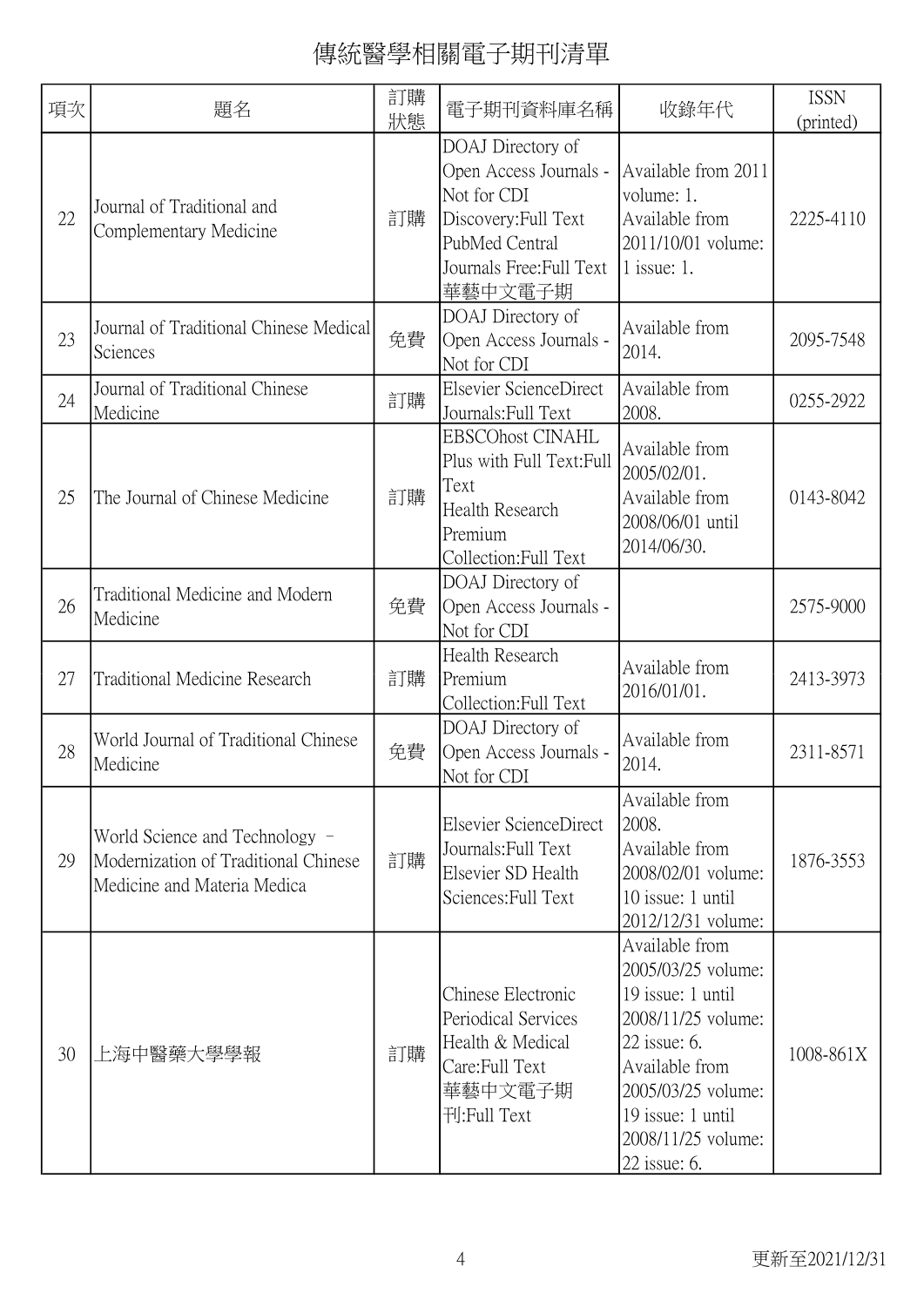| 項次 | 題名        | 訂購<br>狀態 | 電子期刊資料庫名稱                                                                                                  | 收錄年代                                                                                                                                                                                                   | <b>ISSN</b><br>(printed) |
|----|-----------|----------|------------------------------------------------------------------------------------------------------------|--------------------------------------------------------------------------------------------------------------------------------------------------------------------------------------------------------|--------------------------|
| 31 | 上海中醫藥雜誌   | 訂購       | Chinese Electronic<br>Periodical Services<br>Health & Medical<br>Care: Full Text<br>華藝中文電子期<br>刊:Full Text | Available from<br>2005/11/10 volume:<br>39 issue: 11 until<br>2008/12/10 volume:<br>42 issue: 12.<br>Available from<br>2005/11/10 volume:<br>39 issue: 11 until<br>2008/12/10 volume:<br>42 issue: 12. | 1007-1334                |
| 32 | 山東中醫雜誌    | 訂購       | Chinese Electronic<br>Periodical Services<br>Health & Medical<br>Care:Full Text<br>華藝中文電子期<br>刊:Full Text  | Available from<br>2006/01/05 volume:<br>25 issue: 1 until<br>2009/12/05 volume:<br>28 issue: 12.<br>Available from<br>2006/01/05 volume:<br>25 issue: 1 until<br>2009/12/05 volume:<br>28 issue: 12.   | 0257-358X                |
| 33 | 山東中醫藥大學學報 | 訂購       | Chinese Electronic<br>Periodical Services<br>Health & Medical<br>Care:Full Text<br>華藝中文電子期<br>刊:Full Text  | Available from<br>2006/01/20 volume:<br>30 issue: 1 until<br>2009/11/20 volume:<br>33 issue: 6.<br>Available from<br>2006/01/20 volume:<br>30 issue: 1 until<br>2009/11/20 volume:<br>33 issue: 6.     | 1007-659X                |
| 34 | 中西醫結合學報   | 訂購       | Chinese Electronic<br>Periodical Services<br>Health & Medical<br>Care: Full Text<br>華藝中文電子期<br>刊:Full Text | Available from<br>2004/03/15 volume:<br>2 issue: 2 until<br>2011/04/15 volume:<br>$9$ issue: 4.<br>Available from<br>2004/03/15 volume:<br>2 issue: 2 until<br>2011/04/15 volume:<br>$9$ issue: 4.     | 1672-1977                |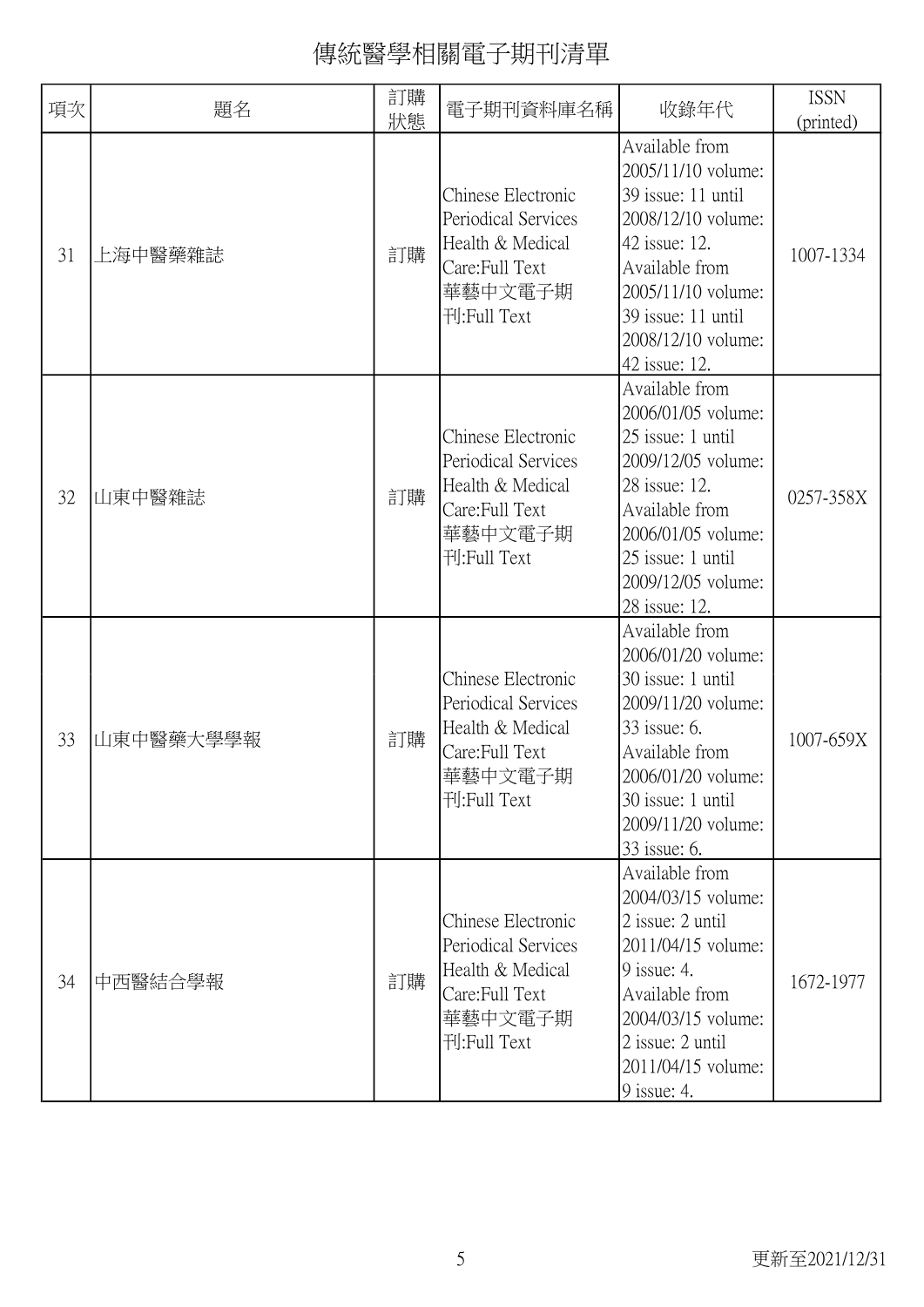| 項次 | 題名         | 訂購<br>狀態 | 電子期刊資料庫名稱                                                                                                  | 收錄年代                                                                                                                                                                                                 | <b>ISSN</b><br>(printed) |
|----|------------|----------|------------------------------------------------------------------------------------------------------------|------------------------------------------------------------------------------------------------------------------------------------------------------------------------------------------------------|--------------------------|
| 35 | 中草藥        | 訂購       | Chinese Electronic<br>Periodical Services<br>Health & Medical<br>Care: Full Text<br>華藝中文電子期<br>刊:Full Text | Available from<br>2005/01/12 volume:<br>36 issue: 1 until<br>2007/10/12 volume:<br>38 issue: 10.<br>Available from<br>2005/01/12 volume:<br>36 issue: 1 until<br>2007/10/12 volume:<br>38 issue: 10. | 0253-2670                |
| 36 | 中國中醫急症     | 訂購       | Chinese Electronic<br>Periodical Services<br>Health & Medical<br>Care: Full Text<br>華藝中文電子期<br>刊:Full Text | Available from<br>2004/01/15 volume:<br>13 issue: 1 until<br>2010/03/15 volume:<br>19 issue: 3.<br>Available from<br>2004/01/15 volume:<br>13 issue: 1 until<br>2010/03/15 volume:<br>19 issue: 3.   | 1004-745X                |
| 37 | 中國中醫骨傷科雜誌  | 訂購       | Chinese Electronic<br>Periodical Services<br>Health & Medical<br>Care:Full Text<br>華藝中文電子期<br>刊:Full Text  | Available from<br>2004/10/15 volume:<br>12 issue: 5 until<br>2008/12/15 volume:<br>16 issue: 12.<br>Available from<br>2004/10/15 volume:<br>12 issue: 5 until<br>2008/12/15 volume:<br>16 issue: 12. | 1005-0205                |
| 38 | 中國中醫臨床醫學雜誌 | 訂購       | Chinese Electronic<br>Periodical Services<br>Health & Medical<br>Care: Full Text<br>華藝中文電子期<br>刊:Full Text | Available from<br>2000/06/01 volume:<br>6 issue: 1 until<br>2004/12/31 volume:<br>10 issue: 4.<br>Available from<br>2000/06/01 volume:<br>6 issue: 1 until<br>2004/12/31 volume:<br>10 issue: 4.     | 1812-724X                |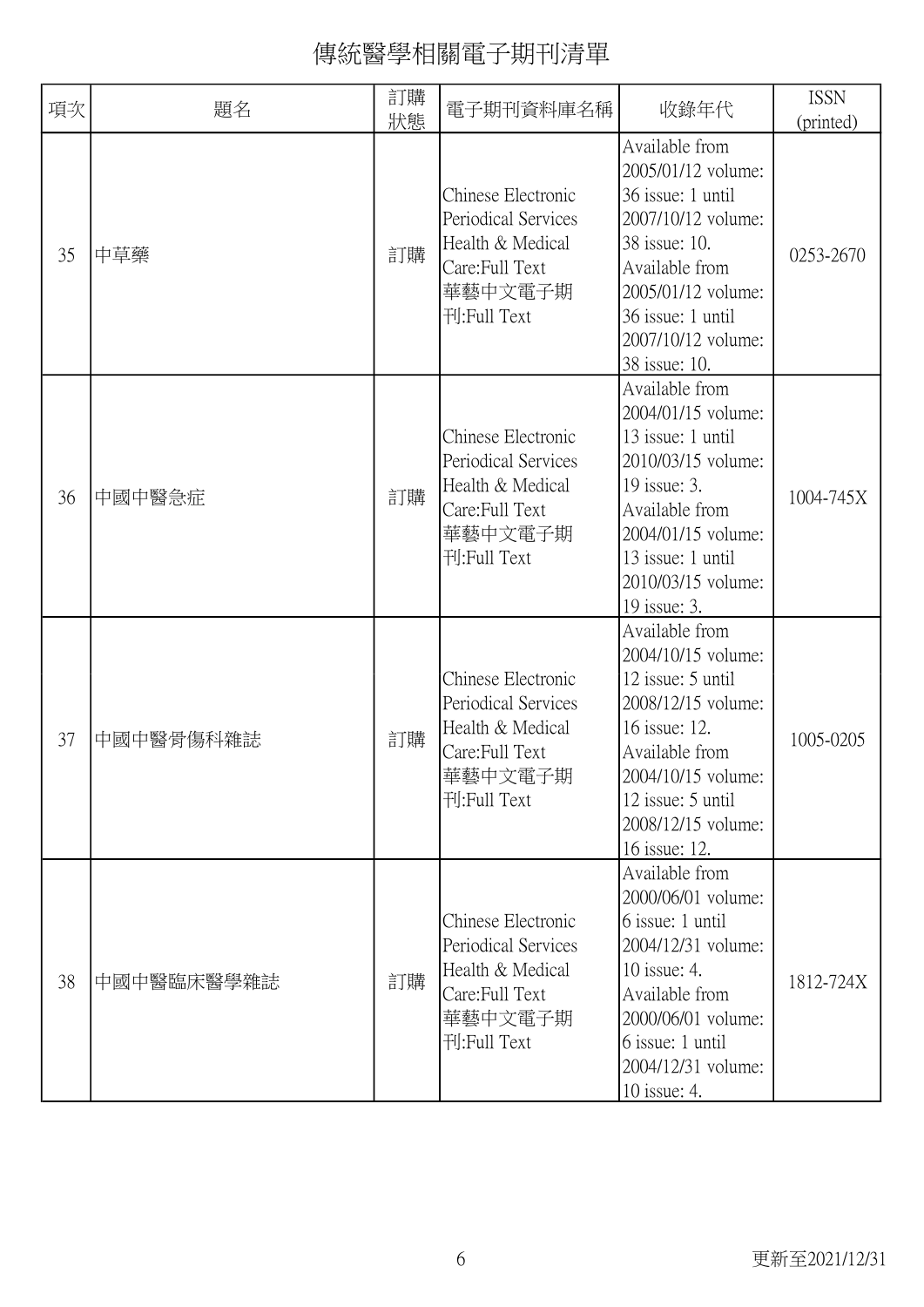| 項次 | 題名         | 訂購<br>狀態 | 電子期刊資料庫名稱                                                                                                  | 收錄年代                                                                                                                                                                                               | <b>ISSN</b><br>(printed) |
|----|------------|----------|------------------------------------------------------------------------------------------------------------|----------------------------------------------------------------------------------------------------------------------------------------------------------------------------------------------------|--------------------------|
| 39 | 中華中醫藥學刊    | 訂購       | Chinese Electronic<br>Periodical Services<br>Health & Medical<br>Care: Full Text<br>華藝中文電子期<br>刊:Full Text | Available from<br>2005/08/18 volume:<br>23 issue: 8 until<br>2009/06/10 volume:<br>27 issue: 6.<br>Available from<br>2005/08/18 volume:<br>23 issue: 8 until<br>2009/06/10 volume:<br>27 issue: 6. | 1673-7717                |
| 40 | 中華傳統獸醫學會會刊 | 訂購       | Chinese Electronic<br>Periodical Services<br>Health & Medical<br>Care:Full Text<br>華藝中文電子期<br>刊:Full Text  | Available from<br>2009/12/01 volume:<br>13 issue: 2 until<br>2018/05/31 volume:<br>22 issue: 1.<br>Available from<br>2009/12/01 volume:<br>13 issue: 2 until<br>2018/05/31 volume:<br>22 issue: 1. | 1001-0890                |
| 41 | 中醫內科醫學雜誌   | 訂購       | Chinese Electronic<br>Periodical Services<br>Health & Medical<br>Care:Full Text<br>華藝中文電子期<br>刊:Full Text  | Available from<br>2005/02/01 volume:<br>3 issue: 1.<br>Available from<br>2005/02/01 volume:<br>3 issue: 1.                                                                                         | 1818-6076                |
| 42 | 中醫本草芳香療法期刊 | 訂購       | 華藝中文電子期<br>刊:Full Text                                                                                     | Available from<br>2017/11/15 volume:<br>$1$ issue: 1.                                                                                                                                              | 2522-6592                |
| 43 | 中醫肝病醫學雜誌   | 訂購       | Chinese Electronic<br>Periodical Services<br>Health & Medical<br>Care: Full Text<br>華藝中文電子期<br>刊:Full Text | Available from<br>2004/02/01 volume:<br>1 issue: 1 until<br>2011/02/28 volume:<br>$7$ issue: 1.<br>Available from<br>2004/02/01 volume:<br>1 issue: 1 until<br>2011/02/28 volume:<br>$7$ issue: 1. | 1818-5991                |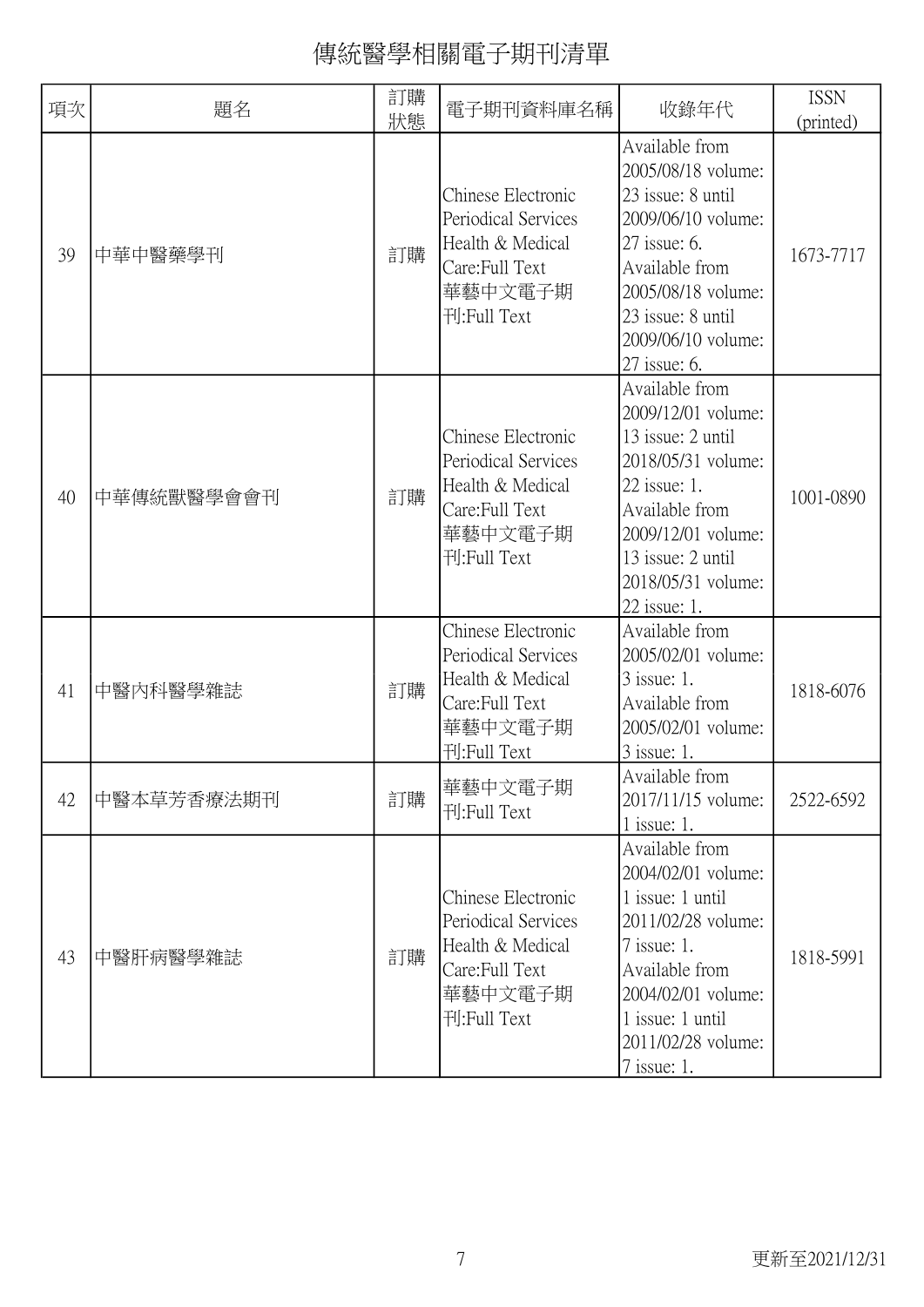| 項次 | 題名        | 訂購<br>狀態 | 電子期刊資料庫名稱                                                                                                  | 收錄年代                                                                                                                                                                                               | <b>ISSN</b><br>(printed) |
|----|-----------|----------|------------------------------------------------------------------------------------------------------------|----------------------------------------------------------------------------------------------------------------------------------------------------------------------------------------------------|--------------------------|
| 44 | 中醫兒科醫學雜誌  | 訂購       | Chinese Electronic<br>Periodical Services<br>Health & Medical<br>Care: Full Text<br>華藝中文電子期<br>刊:Full Text | Available from<br>2003/08/01 volume:<br>5 issue: 1 until<br>2013/06/30 volume:<br>15 issue: 1.<br>Available from<br>2003/08/01 volume:<br>5 issue: 1 until<br>2013/06/30 volume:<br>15 issue: 1.   | 1607-7423                |
| 45 | 中醫兒科雜誌    | 訂購       | Chinese Electronic<br>Periodical Services<br>Health & Medical<br>Care: Full Text<br>華藝中文電子期<br>刊:Full Text | Available from<br>2010/01/25 volume:<br>6 issue: 1 until<br>2010/11/25 volume:<br>$6$ issue: 6.<br>Available from<br>2010/01/25 volume:<br>6 issue: 1 until<br>2010/11/25 volume:<br>$6$ issue: 6. | 1673-4297                |
| 46 | 中醫骨傷科醫學雜誌 | 訂購       | Chinese Electronic<br>Periodical Services<br>Health & Medical<br>Care: Full Text<br>華藝中文電子期<br>刊:Full Text | Available from<br>2002/12/01 issue: 1<br>until 2012/12/31<br>issue: $11$ .<br>Available from<br>2002/12/01 issue: 1<br>until 2012/12/31<br>issue: $11$ .                                           | 1998-5185                |
| 47 | 中醫婦科醫學雜誌  | 訂購       | Chinese Electronic<br>Periodical Services<br>Health & Medical<br>Care: Full Text<br>華藝中文電子期<br>刊:Full Text | Available from<br>2003/08/01 issue: 3.<br>Available from<br>2003/08/01 issue: 3.                                                                                                                   | 1818-6084                |
| 48 | 中醫專科醫訊季刊  | 訂購       | Chinese Electronic<br>Periodical Services<br>Health & Medical<br>Care: Full Text<br>華藝中文電子期<br>刊:Full Text | Available from<br>2003/09/01 issue: 8<br>until 2003/12/31<br>issue: 9.<br>Available from<br>2003/09/01 issue: 8<br>until 2003/12/31<br>issue: 9.                                                   |                          |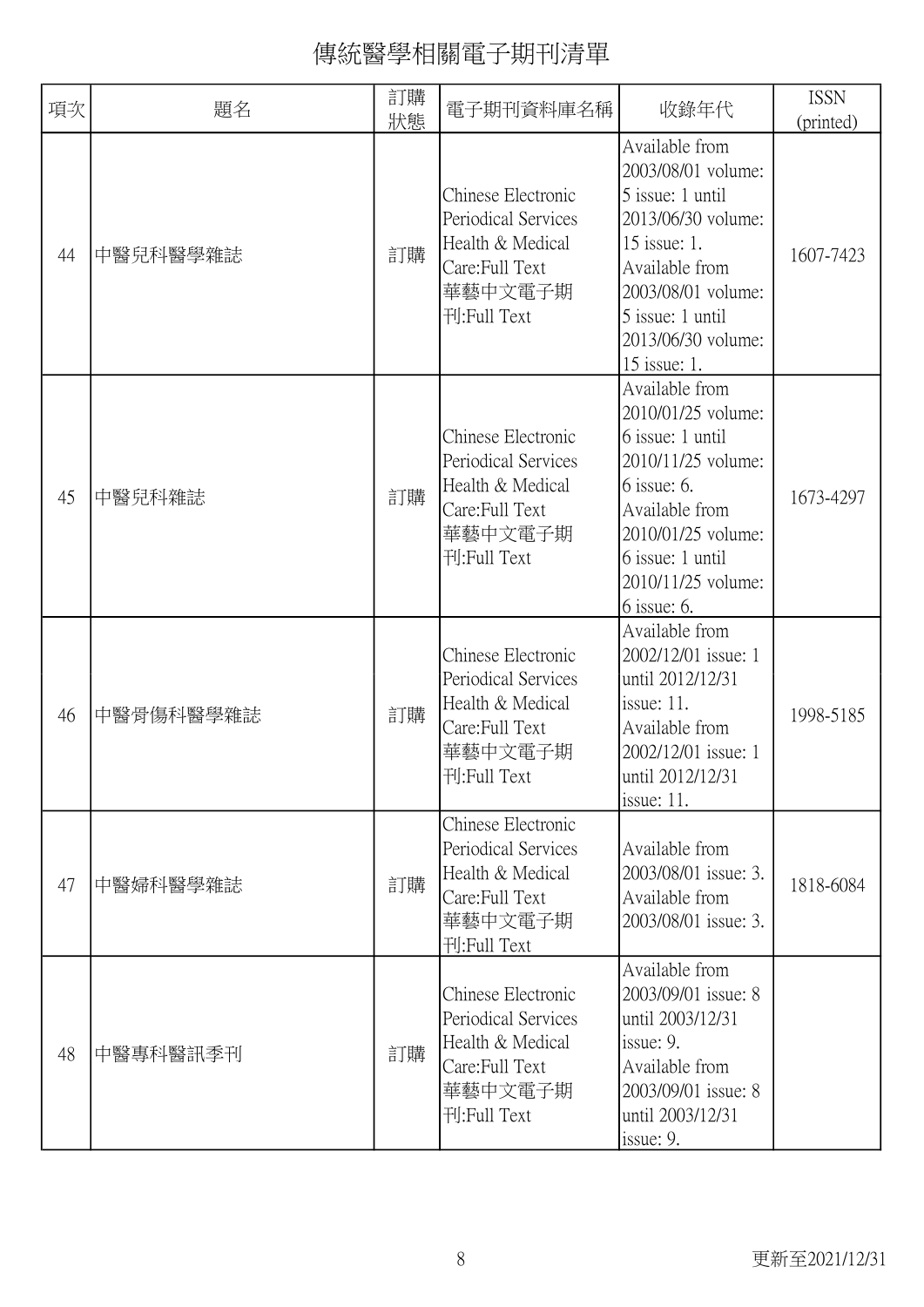| 項次 | 題名      | 訂購<br>狀態 | 電子期刊資料庫名稱                                                                                                  | 收錄年代                                                                                                                                                                                               | <b>ISSN</b><br>(printed) |
|----|---------|----------|------------------------------------------------------------------------------------------------------------|----------------------------------------------------------------------------------------------------------------------------------------------------------------------------------------------------|--------------------------|
| 49 | 中醫醫訊    | 訂購       | Chinese Electronic<br>Periodical Services<br>Health & Medical<br>Care: Full Text<br>華藝中文電子期<br>刊:Full Text | Available from<br>2008/03/01 issue: 1<br>until 2012/03/31<br>issue: $13$ .<br>Available from<br>2008/03/01 issue: 1<br>until 2012/03/31<br>issue: $13$ .                                           |                          |
| 50 | 中醫藥文化   | 訂購       | Chinese Electronic<br>Periodical Services<br>Health & Medical<br>Care: Full Text<br>華藝中文電子期<br>刊:Full Text | Available from<br>2005/02/15 volume:<br>22 issue: 1 until<br>2008/12/15 volume:<br>3 issue: 6.<br>Available from<br>2005/02/15 volume:<br>22 issue: 1 until<br>2008/12/15 volume:<br>$3$ issue: 6. | 1673-6281                |
| 51 | 中醫藥研究論叢 | 訂購       | Chinese Electronic<br>Periodical Services<br>Health & Medical<br>Care: Full Text<br>華藝中文電子期<br>刊:Full Text | Available from<br>2000/03/01 volume:<br>3 issue: 1.<br>Available from<br>2000/03/01 volume:<br>$3$ issue: 1.                                                                                       | 2311-1984                |
| 52 | 中醫藥臨床雜誌 | 訂購       | Chinese Electronic<br>Periodical Services<br>Health & Medical<br>Care: Full Text<br>華藝中文電子期<br>刊:Full Text | Available from<br>2010/08/01 volume:<br>22 issue: 4 until<br>2011/09/20 volume:<br>23 issue: 9.<br>Available from<br>2010/08/01 volume:<br>22 issue: 4 until<br>2011/09/20 volume:<br>23 issue: 9. | 1672-7134                |
| 53 | 中醫藥雜誌   | 訂購       | Chinese Electronic<br>Periodical Services<br>Health & Medical<br>Care: Full Text<br>華藝中文電子期<br>刊:Full Text | Available from<br>1990/10/01 volume:<br>1 issue: 1 until<br>2015/06/30 volume:<br>26 issue: 1.<br>Available from<br>1990/10/01 volume:<br>1 issue: 1 until<br>2015/06/30 volume:<br>26 issue: 1.   | 1017-6446                |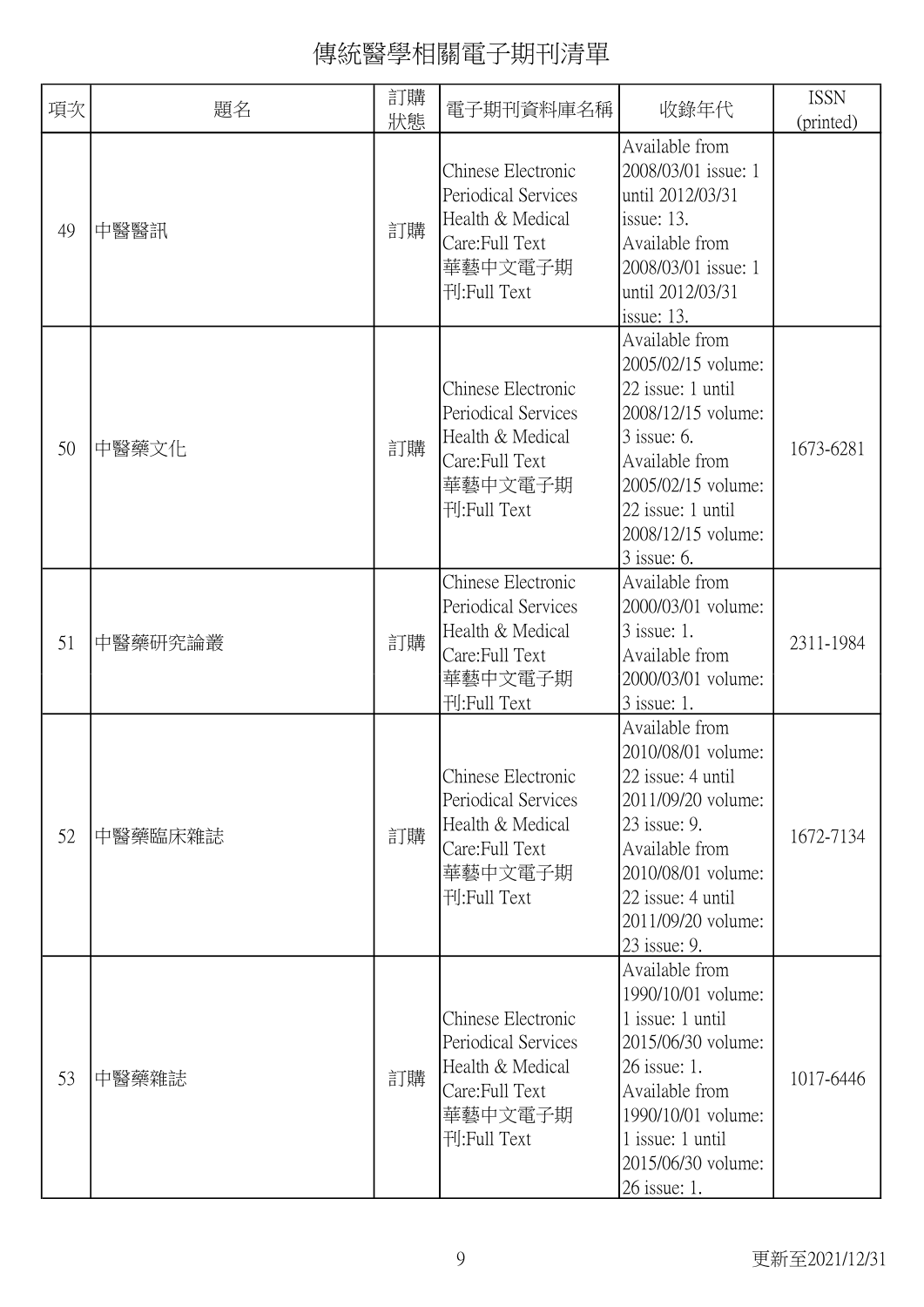| 項次 | 題名        | 訂購<br>狀態 | 電子期刊資料庫名稱                                                                                                  | 收錄年代                                                                                                                                                                                               | <b>ISSN</b><br>(printed) |
|----|-----------|----------|------------------------------------------------------------------------------------------------------------|----------------------------------------------------------------------------------------------------------------------------------------------------------------------------------------------------|--------------------------|
| 54 | 北台灣中醫醫學雜誌 | 訂購       | Chinese Electronic<br>Periodical Services<br>Health & Medical<br>Care: Full Text<br>華藝中文電子期<br>刊:Full Text | Available from<br>2009/08/01 volume:<br>$1$ issue: 1.<br>Available from<br>2009/08/01 volume:<br>$1$ issue: 1.                                                                                     | 2078-4791                |
| 55 | 北市中醫會刊    | 訂購       | 華藝中文電子期<br>刊:Full Text<br>華藝中文電子期<br>刊:Full Text                                                           | Available from 2008<br>volume: 14 issue: 3<br>until 2016 volume:<br>22 issue: 4.<br>Available from 2017<br>volume: 23 issue: 1.                                                                    | 2311-0643                |
| 56 | 北京中醫藥     | 訂購       | Chinese Electronic<br>Periodical Services<br>Health & Medical<br>Care: Full Text<br>華藝中文電子期<br>刊:Full Text | Available from<br>2009/01/25 volume:<br>28 issue: 1 until<br>2011/09/25 volume:<br>30 issue: 9.<br>Available from<br>2009/01/25 volume:<br>28 issue: 1 until<br>2011/09/25 volume:<br>30 issue: 9. | 1674-1307                |
| 57 | 甘肅中醫學院學報  | 訂購       | Chinese Electronic<br>Periodical Services<br>Health & Medical<br>Care: Full Text<br>華藝中文電子期<br>刊:Full Text | Available from<br>2005/08/01 volume:<br>22 issue: 4 until<br>2011/04/25 volume:<br>28 issue: 2.<br>Available from<br>2005/08/01 volume:<br>22 issue: 4 until<br>2011/04/25 volume:<br>28 issue: 2. | 1003-8450                |
| 58 | 安徽中醫學院學報  | 訂購       | Chinese Electronic<br>Periodical Services<br>Health & Medical<br>Care: Full Text<br>華藝中文電子期<br>刊:Full Text | Available from<br>2005/02/01 volume:<br>24 issue: 1 until<br>2011/04/30 volume:<br>30 issue: 2.<br>Available from<br>2005/02/01 volume:<br>24 issue: 1 until<br>2011/04/30 volume:<br>30 issue: 2. | 1000-2219                |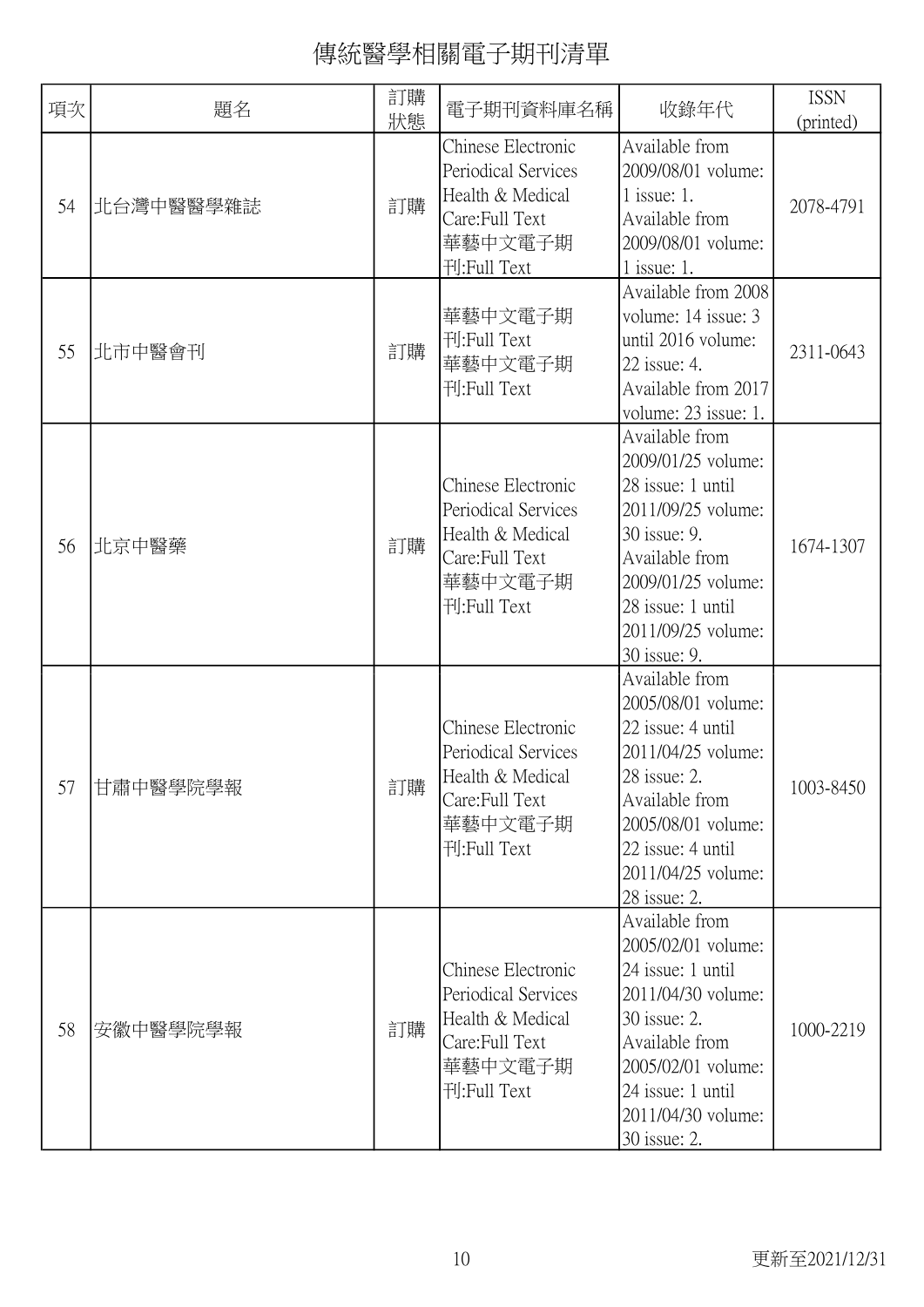| 項次 | 題名        | 訂購<br>狀態 | 電子期刊資料庫名稱                                                                                                                            | 收錄年代                                                                                                                                                                                                                      | <b>ISSN</b><br>(printed) |
|----|-----------|----------|--------------------------------------------------------------------------------------------------------------------------------------|---------------------------------------------------------------------------------------------------------------------------------------------------------------------------------------------------------------------------|--------------------------|
| 59 | 西部中醫藥     | 訂購       | Chinese Electronic<br>Periodical Services<br>Health & Medical<br>Care: Full Text<br>華藝中文電子期<br>刊:Full Text<br>華藝中文電子期<br>刊:Full Text | Available from<br>2011/05/15 until<br>2011/08/15.<br>Available from 2011<br>volume: 24 issue: 5<br>until 2011 volume:<br>24 issue: 8.<br>Available from 2011<br>volume: 24 issue: 7<br>until 2011 volume:<br>24 issue: 9. | 1004-6852                |
| 60 | 首都中醫報導    | 訂購       | Chinese Electronic<br>Periodical Services<br>Health & Medical<br>Care: Full Text<br>華藝中文電子期<br>刊:Full Text                           | Available from<br>2012/06/01 issue:<br>14.<br>Available from<br>2012/06/01 issue:<br>14.                                                                                                                                  |                          |
| 61 | 浙江中醫藥大學學報 | 訂購       | Chinese Electronic<br>Periodical Services<br>Health & Medical<br>Care: Full Text<br>華藝中文電子期<br>刊:Full Text                           | Available from<br>2005/01/01 volume:<br>29 issue: 1 until<br>2010/05/30 volume:<br>34 issue: 5.<br>Available from<br>2005/01/01 volume:<br>29 issue: 1 until<br>2010/05/30 volume:<br>34 issue: 5.                        | 1005-5509                |
| 62 | 陝西中醫      | 訂購       | Chinese Electronic<br>Periodical Services<br>Health & Medical<br>Care: Full Text<br>華藝中文電子期<br>刊:Full Text                           | Available from<br>2005/04/05 volume:<br>26 issue: 4 until<br>2011/05/05 volume:<br>32 issue: 5.<br>Available from<br>2005/04/05 volume:<br>26 issue: 4 until<br>2011/05/05 volume:<br>32 issue: 5.                        | 1000-7369                |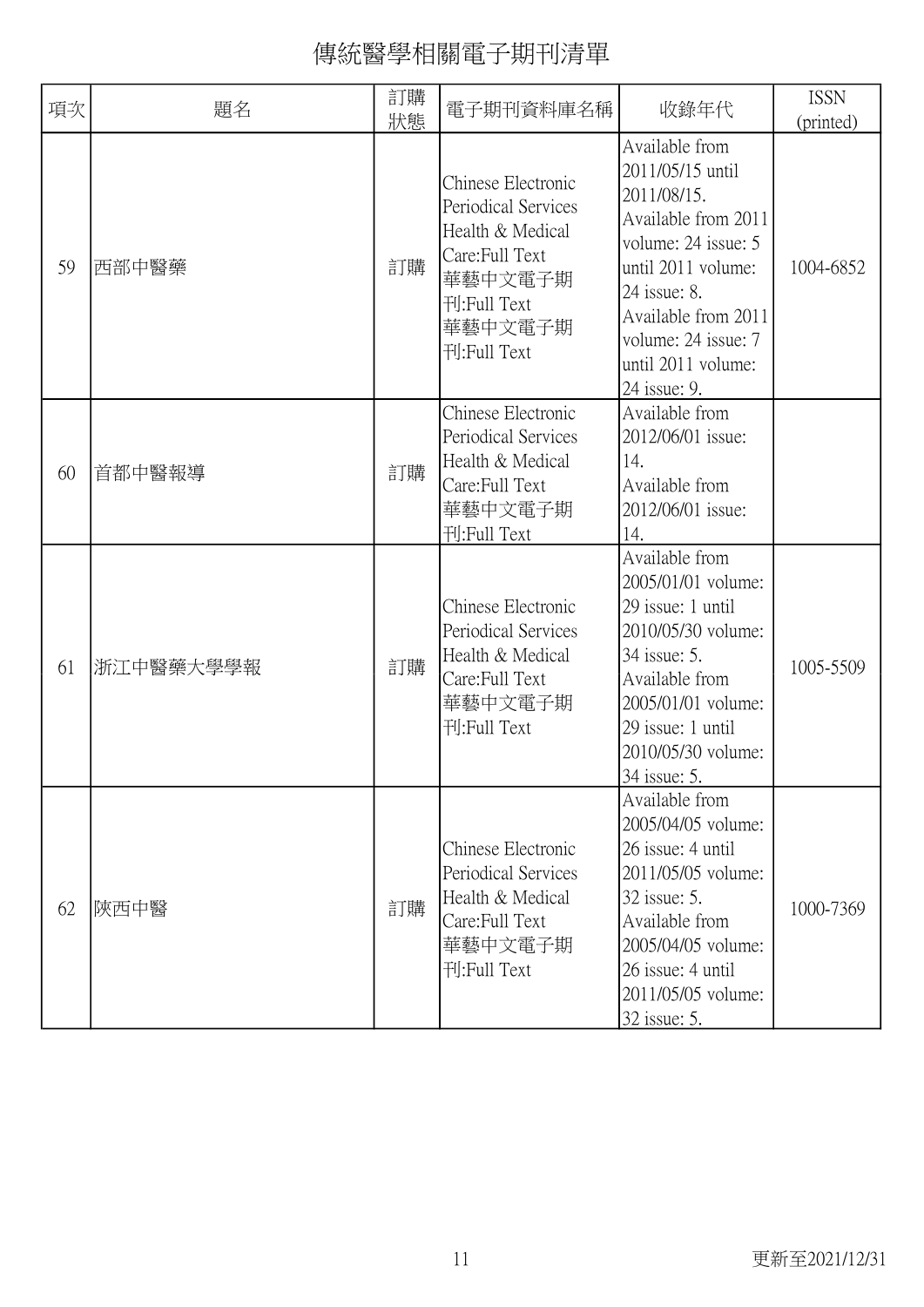| 項次 | 題名        | 訂購<br>狀態 | 電子期刊資料庫名稱                                                                                                  | 收錄年代                                                                                                                                                                                               | <b>ISSN</b><br>(printed) |
|----|-----------|----------|------------------------------------------------------------------------------------------------------------|----------------------------------------------------------------------------------------------------------------------------------------------------------------------------------------------------|--------------------------|
| 63 | 湖南中醫藥大學學報 | 訂購       | Chinese Electronic<br>Periodical Services<br>Health & Medical<br>Care: Full Text<br>華藝中文電子期<br>刊:Full Text | Available from<br>2005/04/25 volume:<br>25 issue: 2 until<br>2011/01/25 volume:<br>31 issue: 1.<br>Available from<br>2005/04/25 volume:<br>25 issue: 2 until<br>2011/01/25 volume:<br>31 issue: 1. | 1674-070X                |
| 64 | 貴陽中醫學院學報  | 訂購       | Chinese Electronic<br>Periodical Services<br>Health & Medical<br>Care: Full Text<br>華藝中文電子期<br>刊:Full Text | Available from<br>2006/01/25 volume:<br>28 issue: 1 until<br>2010/11/25 volume:<br>32 issue: 6.<br>Available from<br>2006/01/25 volume:<br>28 issue: 1 until<br>2010/11/25 volume:<br>32 issue: 6. | 1002-1108                |
| 65 | 傳統醫學雜誌    | 訂購       | Chinese Electronic<br>Periodical Services<br>Health & Medical<br>Care: Full Text<br>華藝中文電子期<br>刊:Full Text | Available from<br>2003/10/01 issue: 14<br>until 2018/10/30<br>volume: 29 issue: 1.<br>Available from<br>2003/10/01 issue: 14<br>until 2018/10/30<br>volume: 29 issue: 1.                           |                          |
| 66 | 福建中醫學院學報  | 訂購       | Chinese Electronic<br>Periodical Services<br>Health & Medical<br>Care: Full Text<br>華藝中文電子期<br>刊:Full Text | Available from<br>2006/02/10 volume:<br>16 issue: 1 until<br>2011/06/10 volume:<br>21 issue: 3.<br>Available from<br>2006/02/10 volume:<br>16 issue: 1 until<br>2011/06/10 volume:<br>21 issue: 3. | 1004-5627                |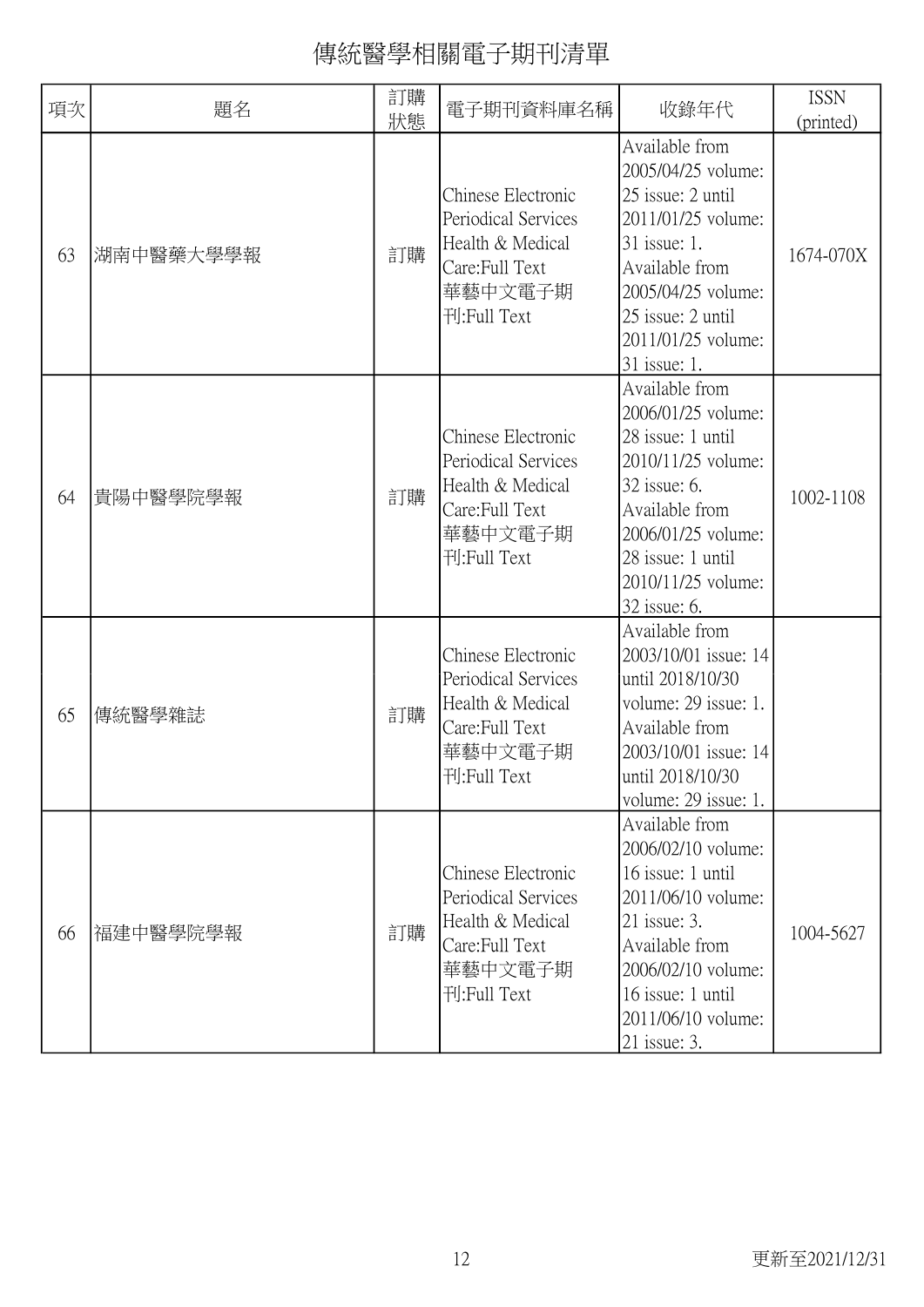| 項次 | 題名         | 訂購<br>狀態 | 電子期刊資料庫名稱                                                                                                  | 收錄年代                                                                                                                                                                                               | <b>ISSN</b><br>(printed) |
|----|------------|----------|------------------------------------------------------------------------------------------------------------|----------------------------------------------------------------------------------------------------------------------------------------------------------------------------------------------------|--------------------------|
| 67 | 福建中醫藥      | 訂購       | Chinese Electronic<br>Periodical Services<br>Health & Medical<br>Care: Full Text<br>華藝中文電子期<br>刊:Full Text | Available from<br>2005/06/28 volume:<br>36 issue: 3 until<br>2011/02/28 volume:<br>42 issue: 1.<br>Available from<br>2005/06/28 volume:<br>36 issue: 3 until<br>2011/02/28 volume:<br>42 issue: 1. | 1000-338X                |
| 68 | 臺灣中醫科學雜誌   | 訂購       | Chinese Electronic<br>Periodical Services<br>Health & Medical<br>Care: Full Text<br>華藝中文電子期<br>刊:Full Text | Available from<br>2006/02/19 volume:<br>$1$ issue: 1.<br>Available from<br>2006/02/19 volume:<br>$1$ issue: 1.                                                                                     | 1819-8384                |
| 69 | 臺灣中醫臨床醫學雜誌 | 訂購       | Chinese Electronic<br>Periodical Services<br>Health & Medical<br>Care: Full Text<br>華藝中文電子期<br>刊:Full Text | Available from<br>2005/03/01 volume:<br>11 issue: 1.<br>Available from<br>2005/03/01 volume:<br>11 issue: 1.                                                                                       | 1817-6720                |
| 70 | 臺灣中醫醫學雜誌   | 訂購       | Chinese Electronic<br>Periodical Services<br>Health & Medical<br>Care: Full Text<br>華藝中文電子期<br>刊:Full Text | Available from<br>2001/09/01 volume:<br>$1$ issue: 1.<br>Available from<br>2001/09/01 volume:<br>1 issue: $1$ .                                                                                    | 1684-1166                |
| 71 | 廣州中醫藥大學學報  | 訂購       | Chinese Electronic<br>Periodical Services<br>Health & Medical<br>Care: Full Text<br>華藝中文電子期<br>刊:Full Text | Available from<br>2004/05/01 volume:<br>21 issue: 3 until<br>2010/09/20 volume:<br>27 issue: 5.<br>Available from<br>2004/05/01 volume:<br>21 issue: 3 until<br>2010/09/20 volume:<br>27 issue: 5. | 1007-3213                |